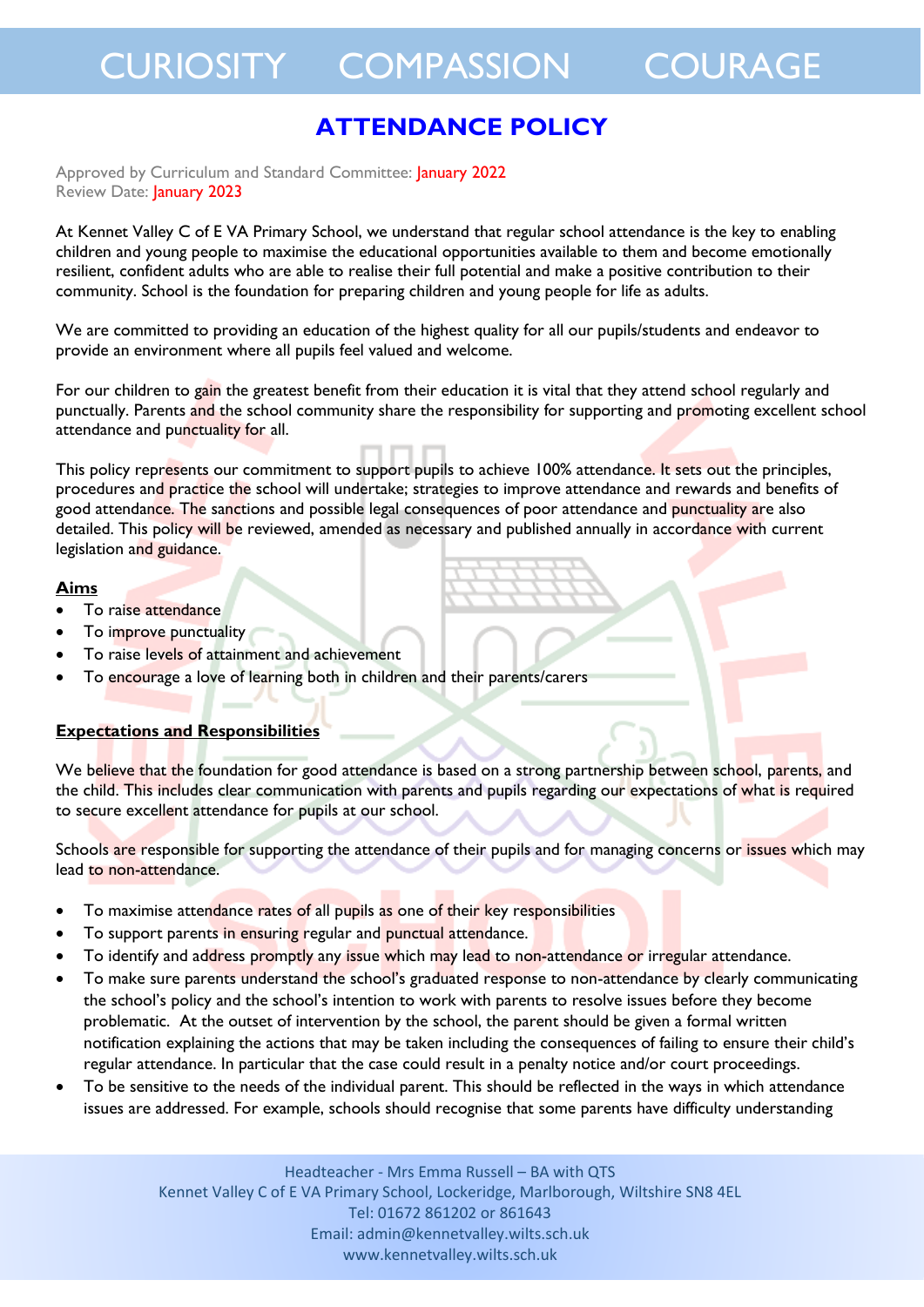written communications. They should also recognise the reluctance of some parents to come into school and work sensitively and proactively with parents to ensure a consistent approach to attendance management,

- To produce a whole school attendance policy that is clear about improving attendance for all pupils which is consistently applied.
- To ensure that parents/carers are made aware that any authorisation for a leave of absence in term time will only be granted in exceptional circumstances, in line with the law, and where a leave of absence in term time is not agreed, or no application has been made, or the pupil does not return on the agreed date, that absence will be unauthorised, and the parent/carer may incur a penalty notice.

Parents are responsible in law for ensuring that their children of compulsory school age receive an efficient education suitable to their age, ability, aptitude, and any special educational needs which they may have. Most parents choose to fulfil this responsibility by registering children at a school.

#### We expect the following from parents/carers:

- To ensure that their child arrives at school on time, appropriately dressed and in a "condition to learn"
- To encourage their child to appreciate the importance of attending school regularly
- To take an active interest in their child's school work, reinforcing the school's policy on homework, behaviour, attitude to work, etc. and attending parents' evenings wherever possible
- To work in partnership with the school and the Local Authority to resolve any non-attendance issues
- To notify the school if their child is absent by 9.15am on the first day of absence, providing an explanation
- To avoid, wherever possible, making medical/dental appointments during school hours
- To be aware of the difference between authorised and unauthorised absence and particularly to note school and Local Authority policy in relation to holidays taken during school time
- To use the absence request form provided by the school to request authorisation in advance of any absence

#### New Pupils Joining a School - Expected First Day of Attendance

Pupils join the school roll from the beginning of the first day on which the school has agreed, or has been notified, that the pupil will attend and must be listed in both the admission and attendance registers from that day. If a pupil has accepted a place at the school and fails to attend on the agreed date, school must follow up the absence to ensure that the pupil does not lose their place and that any safeguarding and missing from education concerns are addressed.

Wiltshire Local Authority has a responsibility:

- To promote excellent attendance in all Wiltshire schools
- To provide a Service Level Agreement, by the Education Welfare Service, with several consultation visits
- To work in close partnership with the school, the Education Welfare Officer visiting termly and more often if needed, for Pastoral Support meetings

#### **Marking the Attendance Register**

The law says that ensuring a child receives education is a parent/carer's legal responsibility (Section 444 of the 1996 Education Act). For most parents this means registering their child at a school. Permitting absence from school that is not authorised by the school creates an offence in law and parents/carers who do not secure their child's regular attendance at school may be issued with a Penalty Notice or referred to the Wiltshire Education Welfare Service for prosecution in the magistrates' court.

To avoid this happening, we will collaborate with parents and carers to address irregular or poor attendance to ensure full-time attendance.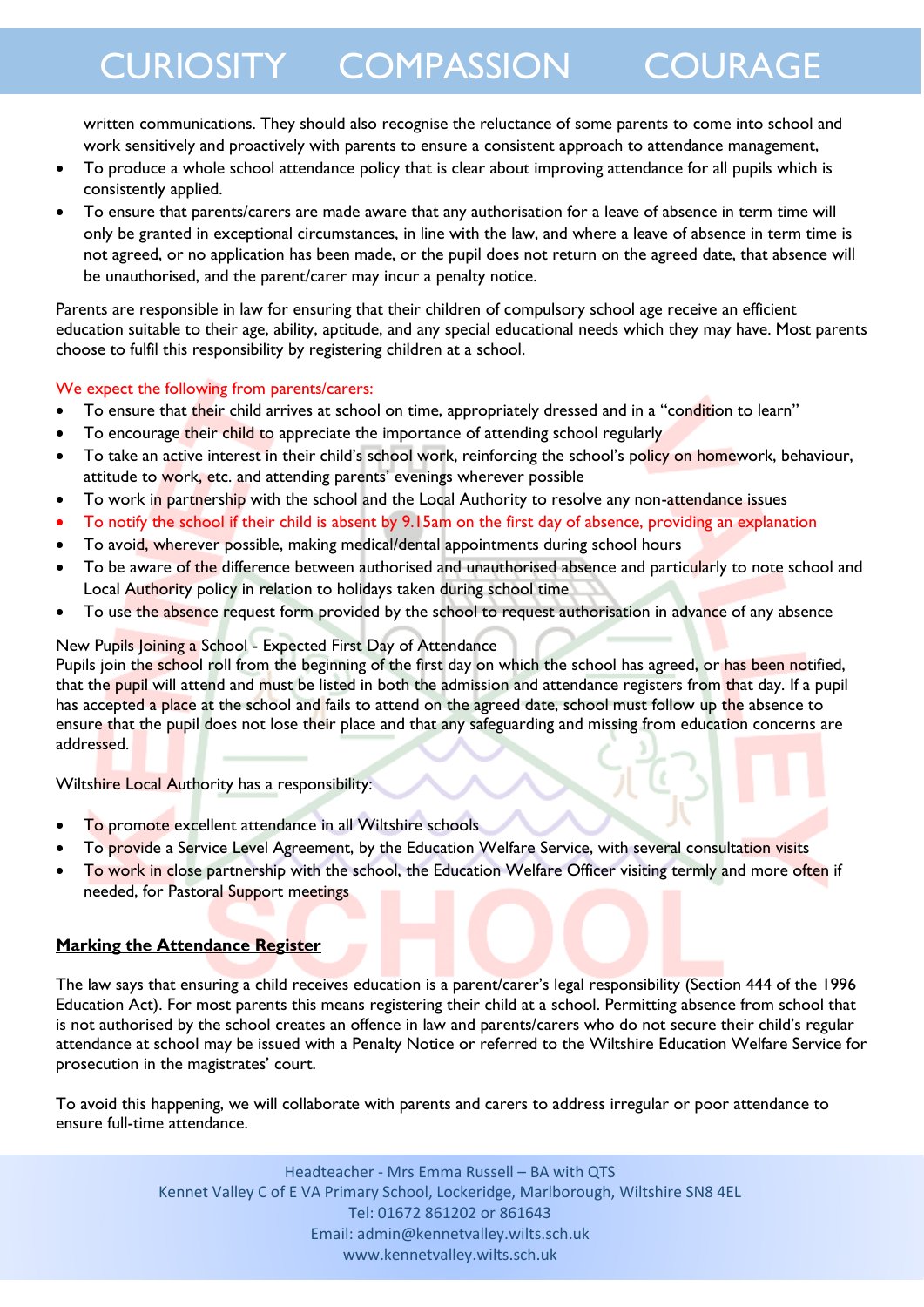- Authorised absences are those that have been agreed by the headteacher.
- Unauthorised absences are those where no valid reason has been provided for absence or those absences which the headteacher has not agreed.

Each register must, by law, be marked at the beginning of the morning and afternoon session Registers should be marked in ink

Registers must distinguish between authorised and unauthorised absences, as termly and annual data are collected by the Department for Children, Schools and Families

#### **Lateness or Absences**

Each teacher must be responsible for following up lateness and absences in the following way:

Consistent Lateness -

Talking to parent/carer and to the pupil – this will be to offer help and support, not to criticise

#### Absence from school -

It is the parents' responsibility to contact the school office every day that a child is absent from school. If they do not contact the school by 9.15am then the admin officer will call the parents/carers by 9.45am

#### Our school attendance target is 98%.

This means that we are expecting each pupil to have 100% attendance. Pupils who miss just 3 days of school in a school year will contribute to the school not achieving the attendance target set by the governing board

Legally the school register must be taken twice a day. The register is taken at 8.55am (morning registration time) and once during the afternoon session at 12.55pm. The registers will remain open for 5 minutes. Pupils arriving before registers close will be marked as late (L). Pupils arriving after the registers have closed will be coded U (Late after registers close) which counts as an unauthorised absence for the whole session.

Absence is recorded as unauthorised until a satisfactory reason is provided. If the reason given is not satisfactory and/or evidence of the reason cannot be provided, the absence will be coded as unauthorised absent. Ongoing and repeated lateness after the close of registration is considered as unauthorised absence and may be considered if any legal action is taken.

We will contact parents to address and improve attendance where:

- A pupil's attendance falls below 95%,
- A pupil has more than 4 weeks where they haven't achieved full attendance in a term (In Wiltshire there are 6 terms in an academic year)
- A pupil has more than 5 recorded lates in a term
- A pupil has a regular pattern of absence

Parents are asked to:

Notify the school when their child is unable to attend, with a reason, on the first and subsequent days of absence. Parents should contact school before the start of the school day.

Keep the school informed, in cases of ongoing absence. A note from a pupil's home does not mean an absence becomes authorised. The decision whether or not to authorise an absence will always remain with the school

Please arrange medical or dental appointments outside of school hours unless there is urgent need for an appointment and tell the school if their child is going to be late, the reason why and expected time of arrival.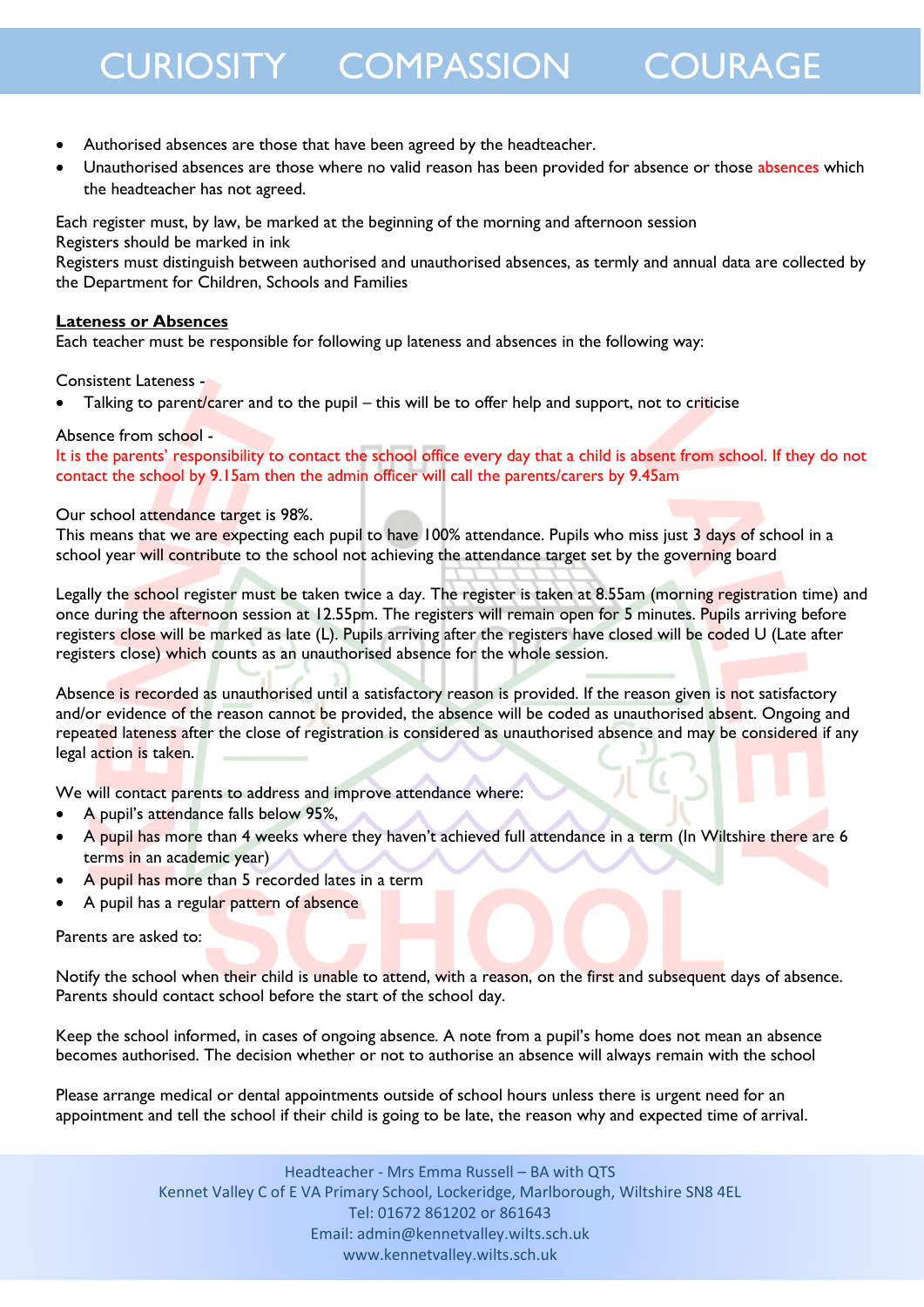Only request leave of absence/holiday in term time if it is for an exceptional circumstance.

Examples of types of absence that are not considered reasonable, and which will not be authorised under any circumstances are:

- Going shopping with parents
- Birthdays
- Minding other younger children in the family
- Staying at home because other members in the family are unwell unless not doing so will breach guidance and legislation relating to COVID-19 (Coronavirus)
- Day trips and holidays in term time unless there are exceptional circumstances that have been approved by the Head Teacher
- Arriving at school too late to get a present mark (after the close of registration)
- **Truancy**
- Death of a pet

We will contact the parent/carer if a child is absent, and the parent/carer has not advised that the child will not be in school. Parents can expect contact on every occasion of an un-notified absence. The attendance manager will initially phone parents within 30 minutes of registers closing. If we cannot speak directly with parents/carers, then we will contact nominated emergency contacts to establish the reason for absence; this is in line with school safeguarding procedures.

If after 3 days of absence, your child has not been seen and no contact has been made with the school, a home visit will be made by school staff, to ascertain the safety and well-being of your child and establish the reason for absence from school.

After 10 days of unexplained absence and no contact with the school, we are obliged to notify the local authority. The local authority will follow their procedures for Children Missing from Education (CME) and parents may expect contact and visits from an Education Welfare Officer to ascertain the well-being and safety of your child.

#### **Collecting your child from school**

We ask that all parents/carers ensure that they are able to collect their children from school on time. School finishes at 3.10pm. If parents are unable to collect their child as usual, then they will need to communicate the alternative arrangements they have made with the school. We will not release children in these circumstances to anyone who we have not been advised of.

#### **Monitoring attendance**

Fortnightly monitoring of the registers will be made by the Headteacher, to analyse overall absence for each pupil and identify pupils with low attendance, a pattern of absences that may lead to Persistent Absence (PA), patterns and levels of broken weeks, lateness, authorised absence and unauthorised absence and reasons for absence. A pupil is classed as a persistent absentee when they miss 10% or more schooling across the school year, for whatever reason, whether it be authorised or unauthorised, or a mixture of both. Absence at this level is doing considerable damage to a child's educational prospects and we need parents' full support and encouragement to tackle it. PA pupils are tracked and monitored carefully through our pastoral system, and we combine this with tracking academic progress to assess the effect on the pupil's attainment. Absence for whatever reason disadvantages a pupil by creating gaps in his or her learning. The Attendance Manager will be responsible for putting in place actions for each pupil of concern. Initially we will try to resolve the problem with parents/carers, and this may involve requesting medical evidence in order for the school to authorise any further absence due to ill health and/or